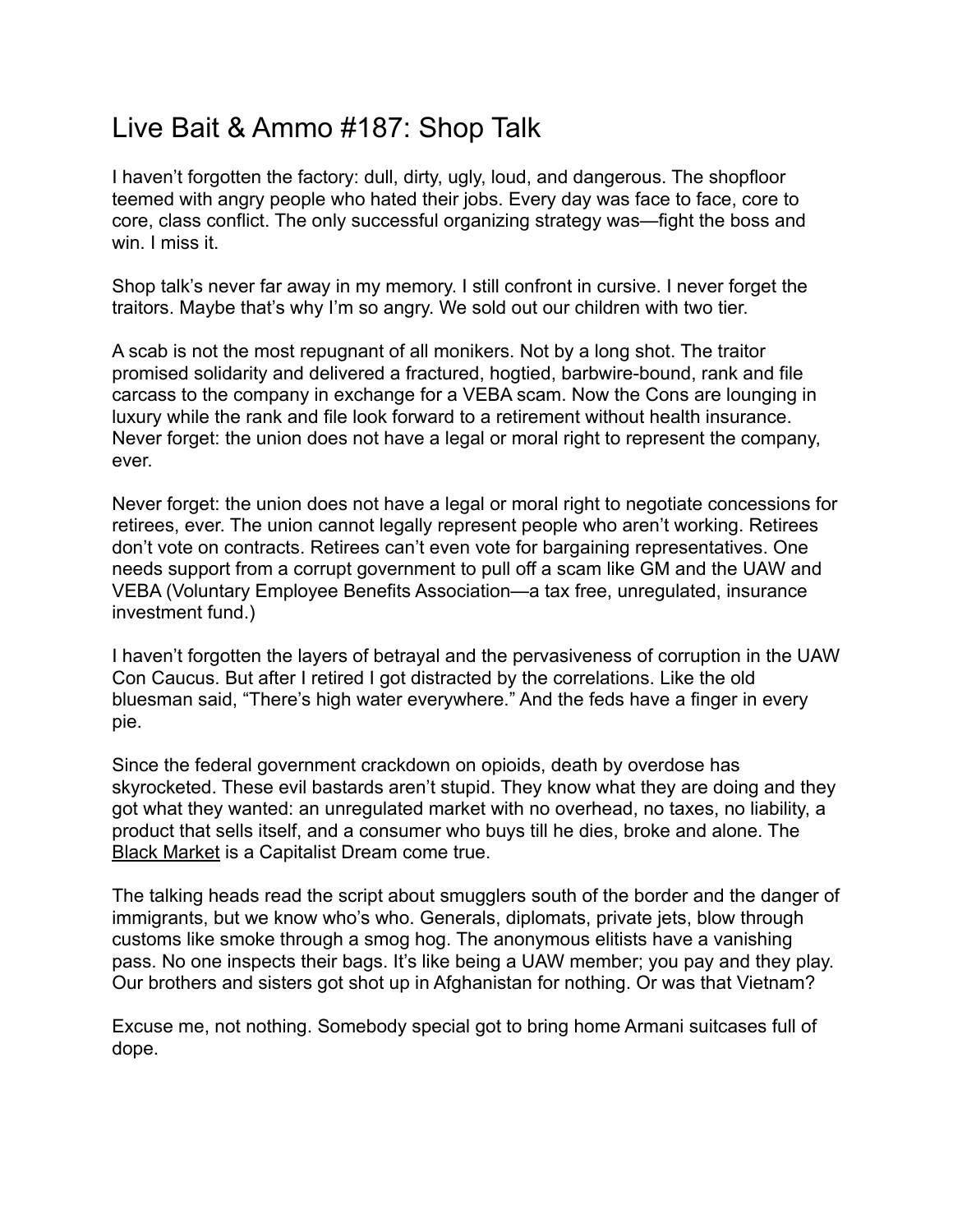The rank and file get two tier, speedup, wage cut, and union labeled disempowerment. Autoworkers' lives are swapped for profit while office rats like Bob King enrich themselves off [Perry Ice Cream](https://mronline.org/2019/08/19/a-tale-of-corruption-by-the-united-auto-workers-and-the-big-three-american-automakers/) workers in upstate New York, among other grifts.

The [King of UAW Organizing,](https://e422812a-70b1-4c3b-9177-fb50136a76a4.filesusr.com/ugd/4de7c5_3cb2f57b83b74255b493a8addaed9b76.pdf) never organized anybody Ford didn't tell him to. He was kicked out of the Rouge plant by rank and file workers fed up with his lying crap. Where is he now? How rich and happy do you think he is with his fat retirement and a body that never worked a day on the factory floor? His daddy was head crotch in HR at Ford. Where do you think his loyalties are?

With people who work rather than con others for a living?

If you don't yell, no one will hear you, and if you don't curse like combat, no one will listen because they assume you aren't willing to fight for it. That's just shop talk.

Let's get straight. There's no opioid crisis. There's an opioid profit scam.

US drug policy is driven by capitalism. Drugs don't kill people, laws kill people. In Portugal death by overdose has plummeted to zilch because of government policy. Does the US Congress want to deliver a public health system as safe and effective as Portugal? Hell no, there's no profit in treating citizens like human beings. Criminalize a disease and profit is guaranteed.

This isn't conspiracy theory. It's in plain view. Illegality generates profits in a tax free unregulated market, and people die. Wars grease the profit skids, and people die. A global company goes bankrupt but production and sales are never interrupted, and people die. It isn't ethical, but in the US it's all coded legal by the same one-eyed courts who tell us to believe a corporation is a person.

GM/Delphi didn't declare bankruptcy anywhere else in the world. GM/Delphi got away with that scam in the US because the feds backed them up. And the feds are doing the dirty work again. Workers should trust the feds?

A few UAW officials get thrown under the bus and GM is the good guy? Rory—what's his ass?—Gamble? Is trustworthy? Did I never work a day on the shop floor? Did I never witness the UAW Con Caucus in action at a Constitutional Convention?

GM switched pensions for workers at American Axle to Delphi. People who never worked at Delphi lost their pensions when Delphi declared bankruptcy and moved all production overseas. Which judge rubber stamped an imprimatur on that dirty deal?

Workers don't kill unions. The UAW Administration Caucus kills unions in conjunction with the corpos and the feds. The reason the UAW fails repeatedly to organize a transplant is because workers aren't stupid.